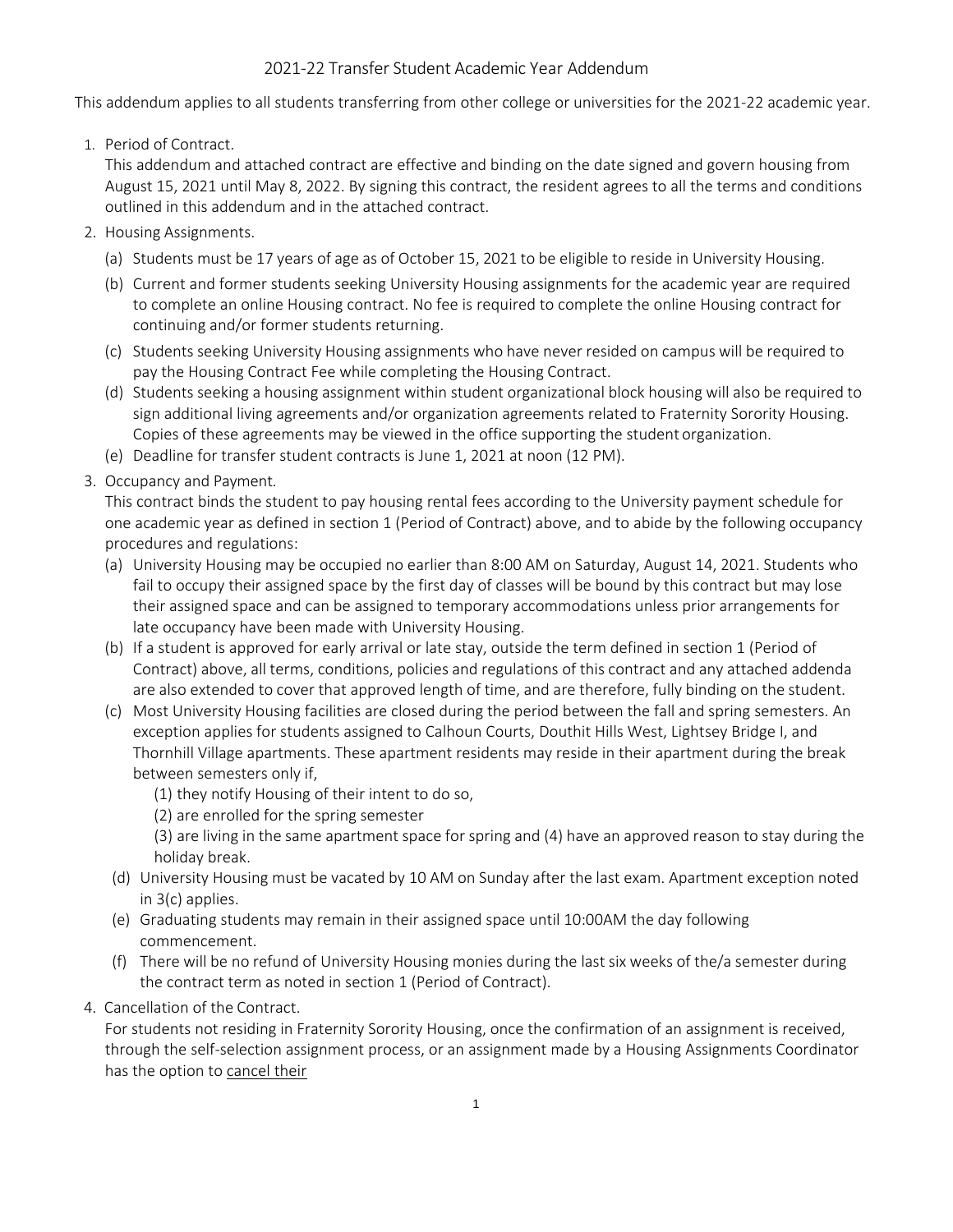electronically signed contract within 72 hours of confirmed assignment. After this timeframe has elapsed, failure to cancel as prescribed constitutes a legally, binding contract for the academic year.

The academic year contract may be cancelled for the following reasons only:

- (a) Withdrawal from Clemson University; or,
- (b) Withdrawal from the Bridge to Clemson program at Tri-County Technical College; or
- (c) Failure to complete academic criteria as determined by the Bridge to Clemson program at Tri-County Technical College (grade and credit hour requirements) at the end of the spring term of the 2019-20 Academic Year; or,
- (d) Transferring to another college or university; or,
- (e) Marriage (no more than four weeks prior to the wedding date); or,
- (f) Circumstances determined by the University to be sufficiently extenuating as to warrant cancellation (documentary evidence will be required).
- 5. Contract Cancellations and Fees.
	- (a) Students, who request cancellation of this Contract due to extenuating circumstances, must do so by submitting an online Appeals Form located on the Clemson Home website. Housing & Dining's Appeals Committee will review the request, determining approval or denial of request, and will notify the student of the decision.
	- (b) The Housing & Dining Contract is legally binding and must be upheld by the student until notification has been received via email from the Housing & Dining Appeals Committee.
	- (c) Cancellation fee, an amount not to exceed a semester's rental rate for the area assigned, will be applied to the student's iRoar account based on the circumstances of cancellation.
	- (d) Fraternity Sorority Housing residents are to abide by the terms in Contract Cancellations and Fees, item 5, of Fraternity Sorority Housing section below.
- 6. Proper Notice of Cancellation Request.

Students who desire to request cancellation of this contract must contact Clemson Home to receive instructions.

7. Appeals Committee.

Students are encouraged first to contact the University Housing Assignments Office with concerns regarding the contract cancellation process. If the concerns are not resolved satisfactorily, the student is encouraged to submit such concerns to the Appeals Committee. Fraternity Sorority Housing residents are to abide by the terms in Contract Cancellations and Fees, item 5, of Fraternity Sorority Housing section below.

8. Collection Fees.

If any collection fees are assessed or attorney's fees expended by the University in the process of obtaining unpaid housing charges, the student will be responsible for the payment of those fees in addition to the unpaid housing charges.

## 9. Rental Rates.

Rental rates for University Housing & Dining are published online at [www.clemson.edu/housing-dining.](http://www.clemson.edu/housing-dining)